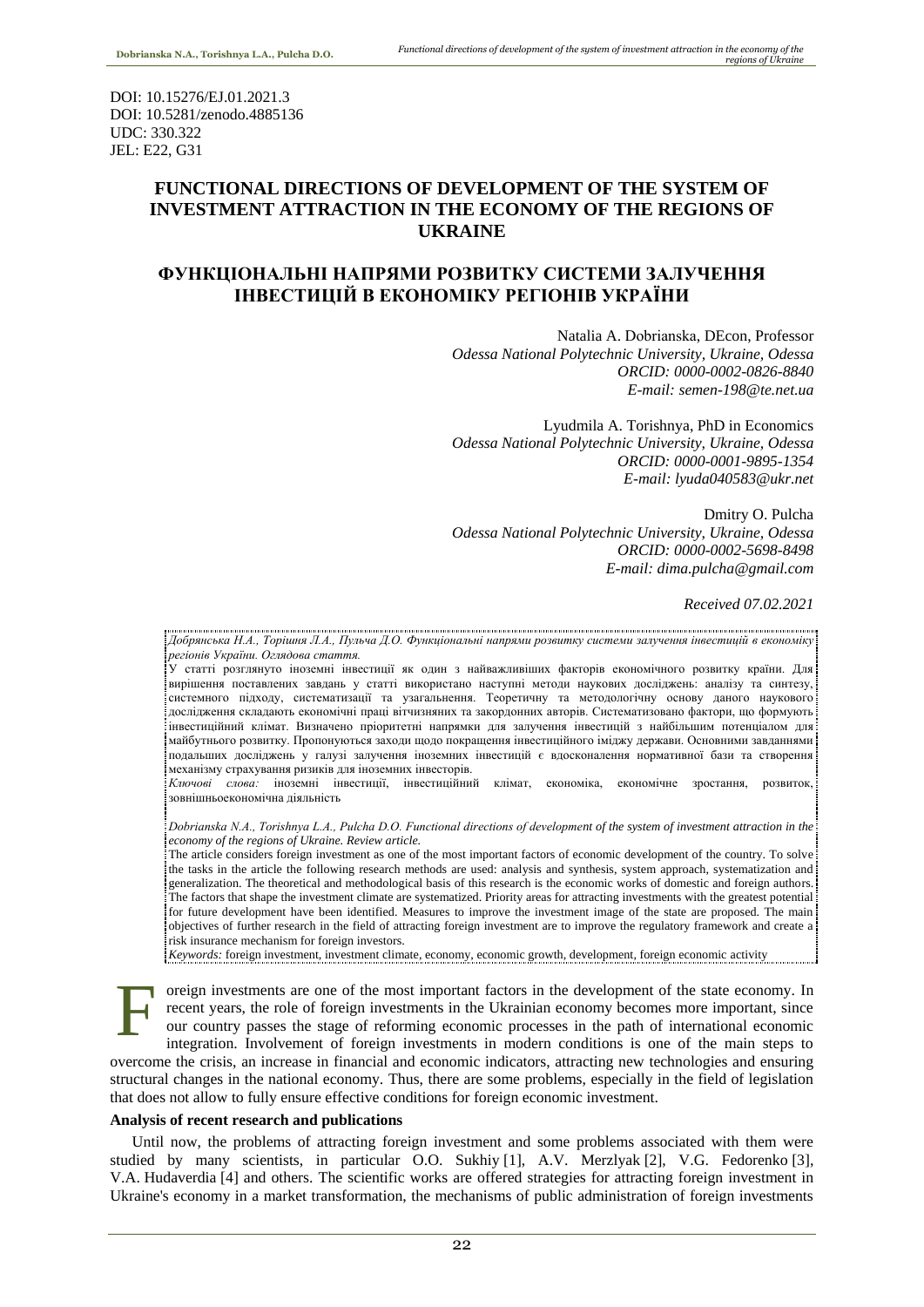are determined, the main directions of improving the implementation of investment activity. However, taking into account the permanent changes in the country's economic and political system, some issues remain relevant and underestimated.

However, the issue of financial support and the effectiveness of attracting investment in the development of our country's infrastructure is not sufficiently elaborated.

*The aim of the article is* to research and analysis to attract foreign investment in the economy of Ukraine, identifying key areas of further investment and the formation of its own vision of key factors that affect the investment climate of the state and the directions of its improvement.

#### **The main part**

The term "foreign investment" as an economic phenomenon that has long attracted and attracts the attention of scientists-economists, ambiguously and versatile interpreted in literary sources. By definition V.G. Fedorenko and V.B. Zahojaya foreign investments are all types of values that are invested in the objects of investment activity in the territory of one country [5]. In our opinion, in this definition it would be advisable to specify the purpose, for which investment is carried out.

According to L.N. Pavlova, foreign investments are all types of property and intellectual values that are invested in foreign investors in business objects and other activities in order to profit [6]. It can be assumed that investing can only be made in order to profit, it is not entirely correct, since investments in the objects of the non-productive sphere can be considered as a means of ensuring the normal functioning of the economy.

The most acceptable definition of the term "foreign investment" is a definition given in the Law of Ukraine "On Mode of Foreign Investment" (art.1): "Foreign Investments - Values Investors Investors In Investment Activities in accordance with the legislation of Ukraine for the purpose of obtaining a profit or achievement of a social effect" [7].

However, according to Professor V.М. Kosaka, not quite successful is the definition of the category "Foreign Investments" through the category "Values", since the latter is wider and unites objects that are not related to investing. Therefore, the category of "values" must be replaced by more specific objects: money, securities, property rights, etc. [8].

Summing up the results of studies of literary sources, the determination of foreign investment can be formulated as follows: foreign investments are cash, securities, property and property rights, the results of intellectual activity, other values provided for in the current legislation invested by foreign investors in investment activities in the objects of investment activity, which are not prohibited by law, in order to profit or achieve social effect.

Foreign investments are values that foreign investors are invested in investment objects in Ukraine in order to profit or achieve social effect. Foreign investments are the values that are invested by foreign investors in objects of investment activity, taking into account the legislation of Ukraine in order to profit or achieve social effect [9].

An overview and synthesis of literary sources allow a certain way to classify foreign investments. According to the Law of Ukraine "On Mode of Foreign Investment" (art. 2), foreign investments can be carried out in the form of:

- foreign currency recognized by a convertible national bank of Ukraine;
- Currencies of Ukraine with reinvestments in the object of primary investment or any other investment objects in accordance with the legislation of Ukraine, subject to payment of income tax (revenues);
- $-$  of any moving and immovable property and related property rights;
- shares, bonds, other securities, as well as corporate rights (ownership of share (Pai) in the statutory fund of a legal entity established in accordance with the legislation of Ukraine or legislation of other countries), expressed in convertible currency;
- monetary requirements and rights to the requirements of the implementation of contractual obligations guaranteed by first-class banks and have value in convertible currency, confirmed in accordance with laws (procedures) of the investor country or international trademarks;
- of any intellectual property rights, the cost of which in convertible currency is confirmed in accordance with the laws (procedures) of the investor country or international trade practices, as well as confirmed by an expert assessment in Ukraine, as well as legalized copyright laws, the rights to inventions, utility models, Industrial designs, signs for goods and services, know-how, etc.;
- rights for economic activity, as well as rights to use subsoil and the use of natural resources provided in accordance with legislation or contracts, the cost of which in convertible currency is confirmed in accordance with the laws (procedures) of the investor country or international trademarks;
- other values in accordance with the legislation of Ukraine [8].
- Such a classification according to the literary source [6] can be interpreted by type of invested assets.
- In accordance with the current legislation, foreign investors can invest in the economy of Ukraine in such forms:
- partial participation in enterprises created in conjunction with Ukrainian legal entities and individuals, or acquisition of the share of existing enterprises;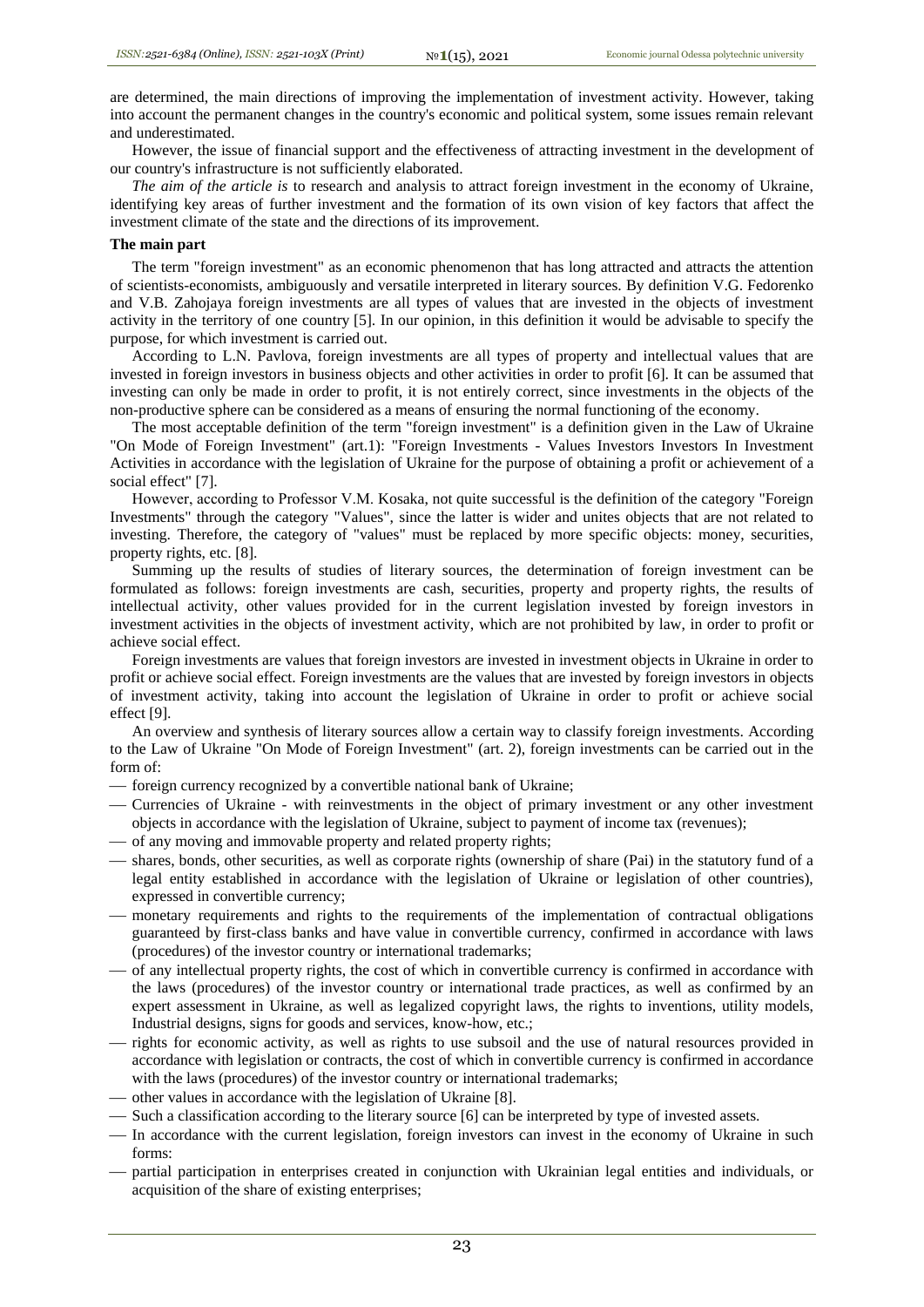- creation of enterprises that are fully owned by foreign investors, affiliates and other separate units of foreign legal entities or acquisitions into the property of existing enterprises completely;
- acquisition, not prohibited by the laws of Ukraine, immovable or movable property, as well as houses, apartments, premises, equipment, vehicles and other property objects, by direct obtaining of property and property complexes or in the form of shares, bonds and other securities;
- purchase independently or with the participation of Ukrainian legal entities or natural resources to use natural resources on the territory of Ukraine;
- purchase of other property rights;
- economic (entrepreneurial) activity on the basis of product distribution agreements;
- $\frac{1}{\sqrt{1-\mu}}$  in other forms that are not prohibited by laws of Ukraine, in particular without the creation of a legal entity on the basis of contracts with the subjects of economic activity of Ukraine.

Depending on the degree of control over the company Foreign investments are divided into direct and portfolio. The theoretical analysis of foreign direct investment began in the 1960s. According to experts from the International Monetary Fund (IMF) and Organization for Economic Cooperation and Development, investments are considered direct, if they are carried out outside the national boundaries in order to expand the production of goods and services, purchasing goods to import into the country of bases or exports to the third country. Their characteristic features are that investor has managerial control over enterprises, and they are in the form of share capital and short and long-term interferees loans [10]. According to this definition, the purpose of direct investment is the production of goods and movement between countries. That is, here the main criterion is the fact that foreign direct investment involves the implementation of entrepreneurial activity.

However, an investor for the purpose of entrepreneurial activity is required to control the enterprise. An example of an approach concerning foreign direct investment, the main criterion for which the investor's control over the enterprise is the following definitions:

- direct foreign investment is, as a rule, long-term investment abroad, which is carried out by an investor in order to obtain a direct impact on the economic activity of an enterprise that exists or only will be created [11].
- direct foreign investment is an investment abroad, which provide for a degree of investor control by the enterprise in which they are invested in [12].
- In our opinion, the term "investment" can be replaced, since it is narrower than the term "investment".
- direct foreign investment is an investment in enterprises located in one country, but effectively controlled by residents of another country [13].

According to A.A. Peresadi, direct foreign investments are invested in enterprises that are abroad and provide an investor in managing enterprise and control over its activities.

In the literature [14] direct foreign investments are formulated as the main form of private capital exports, which ensures the establishment of effective control and provides a direct order to an overseas company.

In the "Financial Dictionary", the term direct foreign investment is considered as investing in capital, which ensure control of the investor over foreign enterprises or companies.

In accordance with the legislation of Ukraine, investments are directly invested, if a foreign investment in the authorized capital of the enterprise (organization) is at least 10 percent.

After analyzing literary sources and summing up the results of research, the economic essence of the concept of "direct foreign investment" can be formulated as follows: foreign direct investment is an investment of foreign investors in the forms provided by law, enterprises (organizations) of any organizational and legal form, foreign investment in the statutory The funds of which, in its presence, is at least 10 percent, in order to profit or achieve a beneficial outcome of economic activity.

Investigating the importance of portfolio foreign investment, we observe that in literary sources, there are also various interpretations of this category.

According to A.A. Peresadi, portfolio foreign investments are investments in foreign companies (without purchasing a control package), bonds and other securities of foreign states, international monetary and credit organizations in order to obtain increased income due to tax privileges, exchange rate changes, etc. Such investments do not determine the real control of the investor over the subject of investment [11].

Information of ownership Foreign investments are divided into state, private, international organizations, non-governmental organizations, mixed.

By the magnitude of foreign investments are divided into small (up to 10 thousand dollars), average (up to 100 thousand dollars), large (from 100 thousand dollars).

By source of investment, foreign investments are divided into:

- primary, which are invested by a foreign investor in the investment objects of the host country for the first time;
- reinvestment (assets received by a foreign investor as a result of economic activity in the territory of the receiving country in the form of income and aimed at expanding production.

In order to invest in an expedient such division:

achievement of the financial goal: Obtaining interest on the use of loan and other forms of loan capital;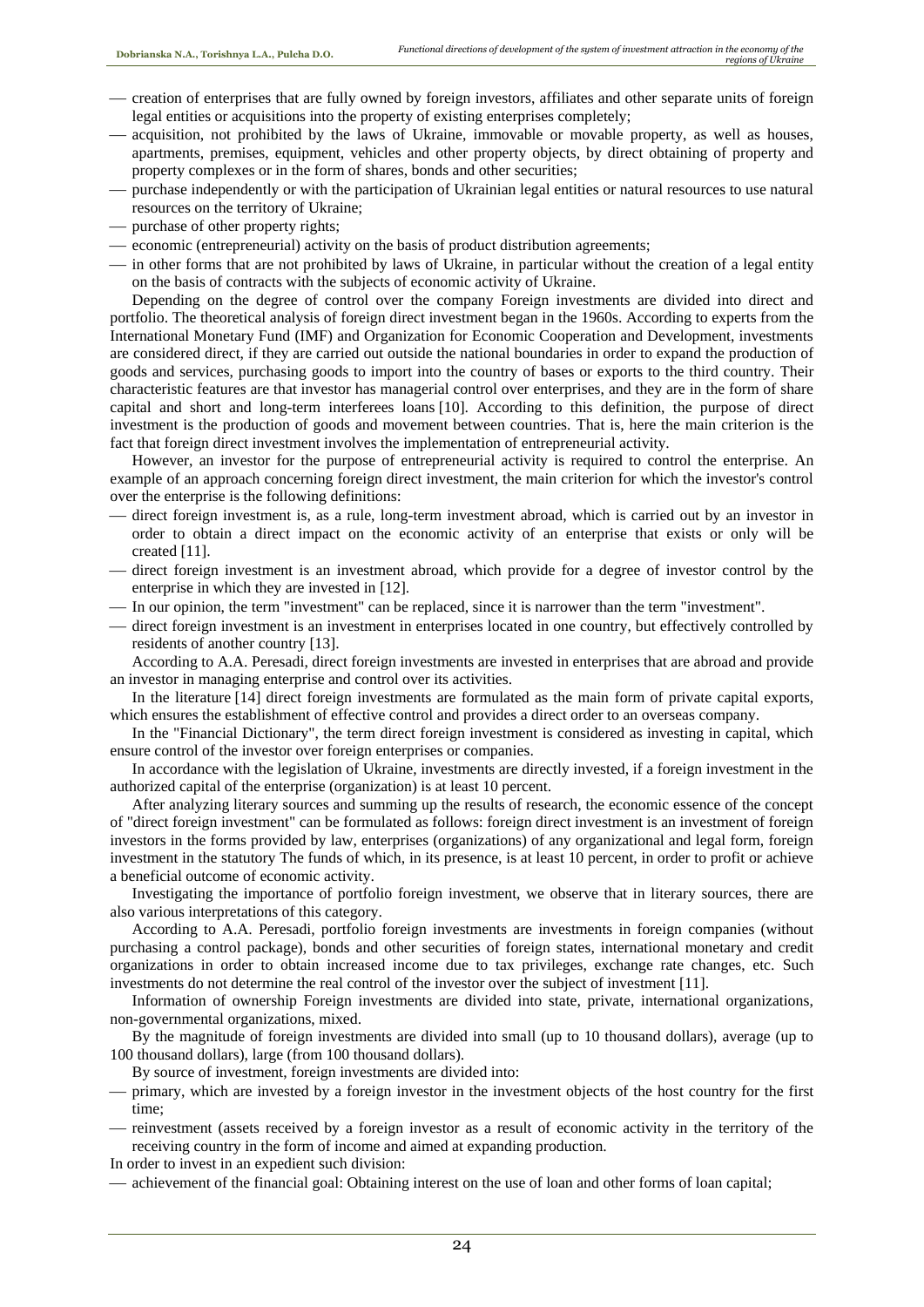- hidden investments are decorated in the form of capital inflow investment, for example, capital flows between TNC branches, available capital exports through securities;
- black investments funds received illegally, whose origin is not traced.
- According to geopolitical orientation: in developed countries; developing countries; international ones.
- achievement of entrepreneurial goals: establishing control over the enterprise and receiving information about its activities;
- achievement of another goal: Establishment of impact on the sovereign object, sanitation of intergovernmental economic relations.
	- In a form of design: explicit investments legally correctly drawn up investment.

By the degree of return: returning (loans, loans); risky (shareholding share); What are not returned (technical assistance to international organizations) [14].

In our opinion, it will be expedient to supplement the above list of classifications of foreign investment on the following grounds: in the field of investment, in the form of state guarantees, on the regime of taxation.

Taking a decision on investing and electing the country to implement an investment project, for an investor it is important to provide a priority sphere to invest. Consequently, it is possible to offer the classification of foreign investment in the field of investment: Agro-industrial complex, light industry, forestry complex, mechanical engineering, medical industry, fuel and energy complex, transport infrastructure, communication, chemical and petrochemical industry, social infrastructure.

The recipient state must guarantee a foreign investor to protect its rights and interests declared in national constitutions, laws on foreign investments and many other legislative and regulatory documents. Consequently, it will be expedient to allocate the classification of foreign investment by forms of state guarantees:

- guarantees from changing legislation;
- guarantees for compulsory seizures, as well as illegal actions of state bodies and their officials;
- compensation and compensation for losses by foreign investors caused by them as a result of action or inactivity of state bodies or their officials;
- guarantees in case of termination of investment activity;
- guarantees of transfer of profits received as a result of foreign investment.
- determination of the procedure for solving investment disputes.

Under the taxation regime, foreign investments can be classified: 1) with a general tax regime; 2) with a preferential tax regime:

- $-$  tax vacations:
- investment discounts;
- tax credit;
- accelerated depreciation;
- investment subsidies;
- connections of indirect taxation, including reduced duty rates.

In Ukraine, a system of normative-legal framework, which regulates the activities of foreign investors and the mechanism of attraction of foreign investments has developed. To which include the Law of Ukraine "On Investment Activities", the Law of Ukraine "On Mode of Foreign Investment", the Law of Ukraine "On Protection of Foreign Investments in Ukraine", the Law of Ukraine "On Foreign Economic Activity", the Law of Ukraine "On Institutions of Joint Investment", Resolution CMU "On Approval of the State Regional Development Strategy for the Period by 2020", "On Approval of the Regulation on the Procedure for State Registration of Treaties (Contracts) on Joint Activity with the participation of a foreign investor" and others.

Foreign investors are companies that invest in Ukraine. These are persons who do not live in Ukraine, legal entities - non-residents, foreigners, international government and non-governmental organizations, etc. Foreign investments in investment resources can be carried out in the form: foreign currency, currency of Ukraine (for reinvestment), movable and immovable property, property rights, corporate rights, securities, monetary requirements and rights to demands on contractual obligations (guaranteed banks), Intellectual Property Rights, Economic Rights (for Underground and Natural Resources) and other assets.

Forms of foreign investment are:

- participation in a joint venture with Ukrainian investors (when creating or acquiring existing companies);
- creation (or purchase) of companies that are 100% owned by foreign investors;
- creation (acquisition) affiliates and units of foreign legal entities;
- purchase of immovable and movable property, acquisition of shares, bonds and other securities, rights of use of land and natural resources and other property rights.

The assessment of foreign investment is carried out in solid currency and in the currency of Ukraine by agreement of the parties based on the prices of international markets or market of Ukraine.

For foreign investors on the territory of Ukraine, a national regime of investment and other economic activity is established. The preferential mode can be defined for certain companies. Guarantees are given to protect foreign investments related to the guarantees of confiscation, illegal actions of state bodies and their officials. It is intended for compensation and losses by foreign investors, if state bodies violate the requirements of legislation on foreign investment. Compensation may include lost benefits and non-pecuniary damage.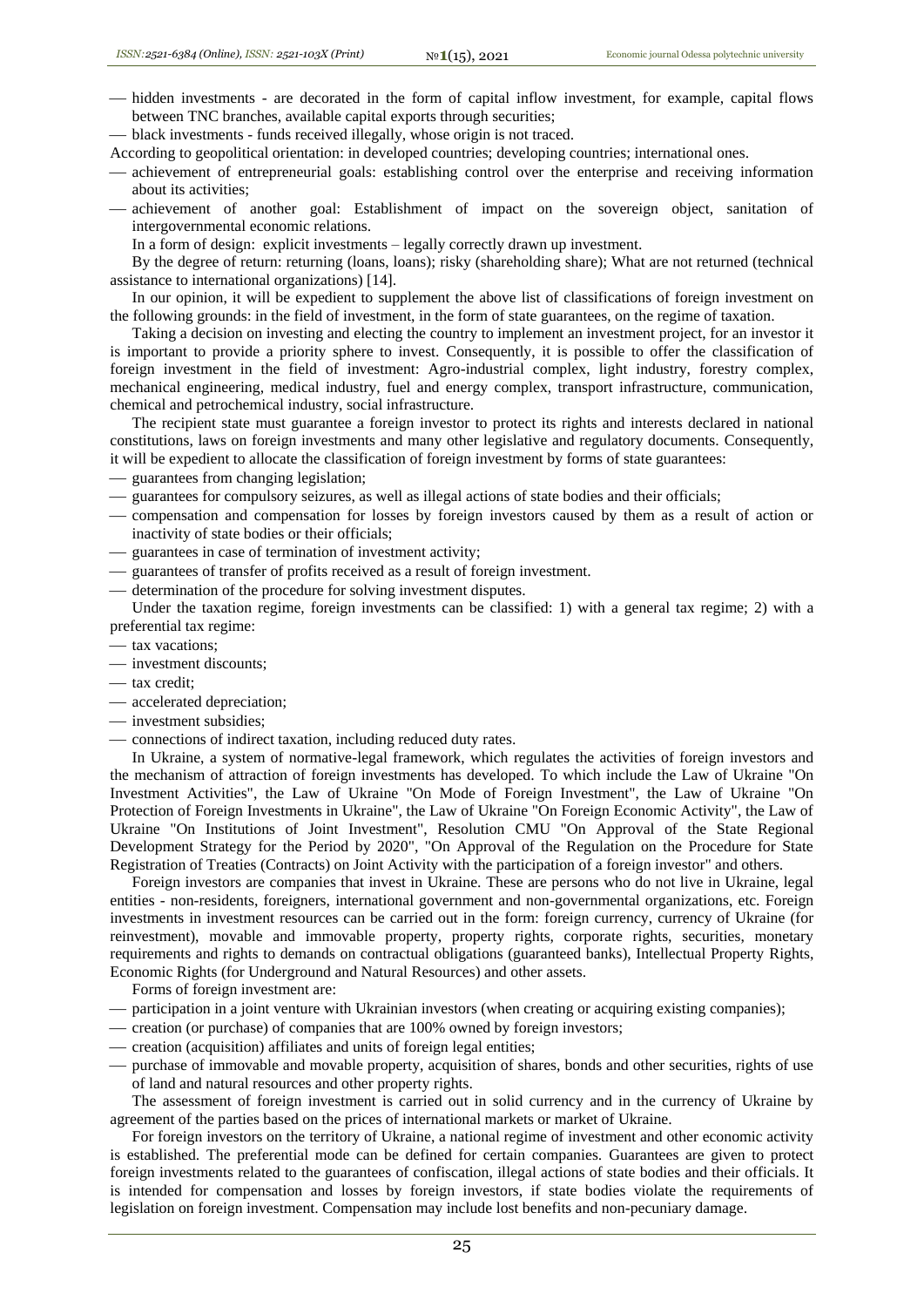Ukraine continues to attract new sources of foreign investment to ensure the development of certain industries and the creation of new, innovative industries that will improve the economic situation of the country in the future.

For potential investors, priority to investment deposits decision is to protect their own interests, proper support from the state, as well as minimization of risks - financial, political, legal, environmental, etc.

In fig. 1 shows the factors that form an investment climate of the state.



Figure 1. Factors forming the investment climate of the state *Source: compiled by autors on materials [15].*

Among the countries of the world, leaders of direct foreign investment in the country's economy were: Cyprus – 250,7 million dollars USA (46,1% of the total volume of direct investment in the city), Germany – 53,0 million dollars USA (9,7%), USA – 47,5 million dollars USA (8,7%), Panama – 33,1 million dollars USA (6,1%), Great Britain – 25,1 million dollars USA (4,6%), Virgin Islands – 19,5 million dollars USA (3,6%) [16].

The reduction of investments from 2019 has affected most of the sectors of the economy, since the current unstable economic and political situation is somewhat complicated by investment activity in the country and abroad.

Despite the deterrent factors, the country regularly takes measures to improve its investment image investment forums with potential foreign investors, presentation of the country or its regions at international investment exhibitions, participation in conferences, fairs, seminars, distribution of relevant information in mass media and on the Internet etc..

The main benefits received by attracting foreign investment include:

- influing additional financial resources in the country's economy;
- increase budget revenues at the expense of taxes;
- implementation of modern management methods (management);
- new production technologies, devices;
- $\frac{1}{1}$  strengthening competition in the domestic market;
- creating new jobs and personnel training taking into account foreign experience;
- accelerating the process of integrating Ukraine to the international economic space [15].

Priority areas in the field of foreign economic investment activity, first of all, the improvement of legislation and the creation of a unified system of foreign capital service, which insures it from political and economic risks [17].

To date, in our state there is a problem of insufficient use of investment potential, which is related to political instability, excessive state interference in the regulation of foreign investments, constant changes in the current legislation, lacking in Ukraine of a single central body on public administration of foreign investment, insufficient development Small and medium-sized entrepreneurship, the presence of a large number of "shadow capital" [18-19].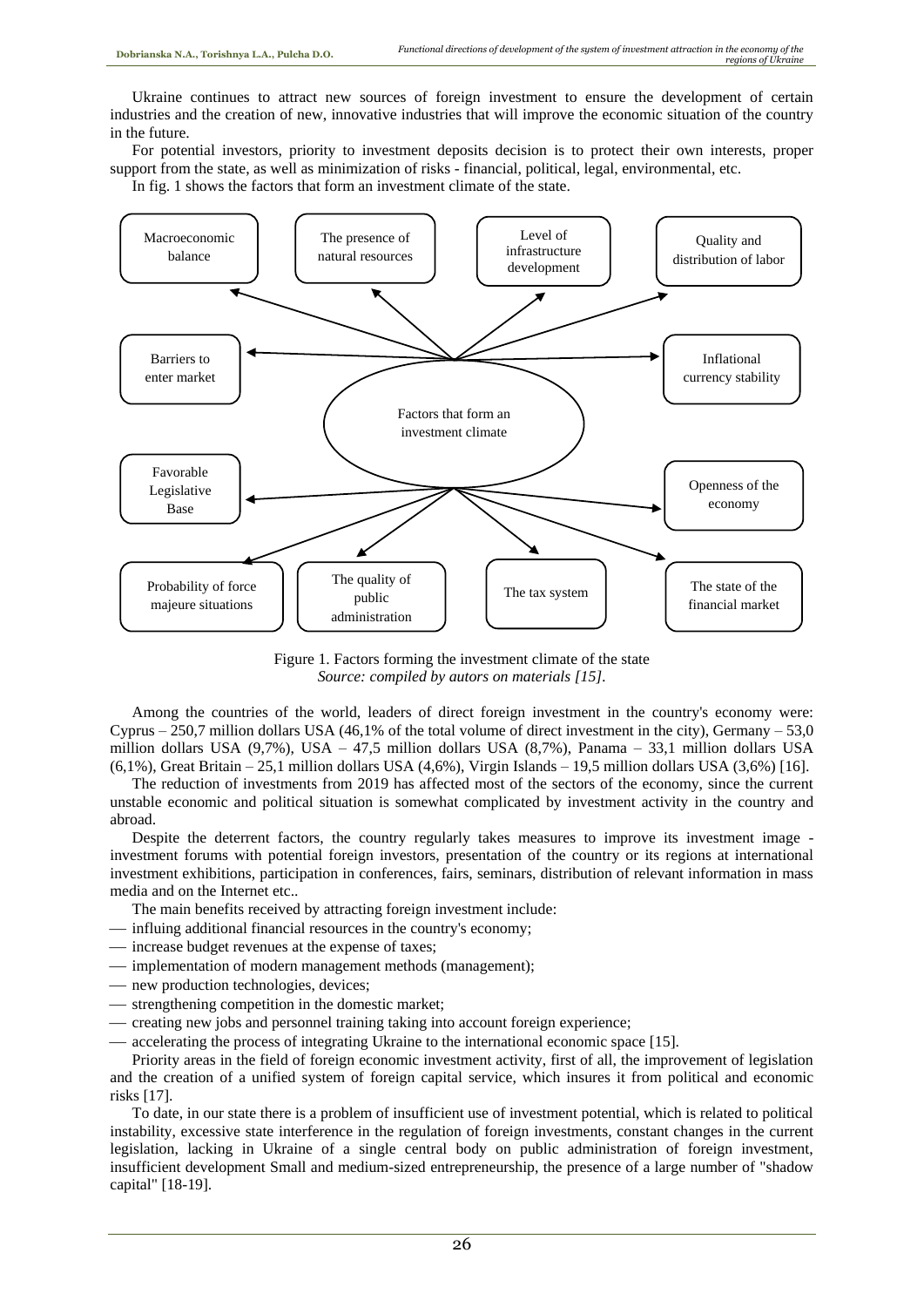#### **Conclusions**

The most significant obstacle to foreign investors in Ukraine is the imperfection of the relevant legislation. Attempts to improve normative acts in accordance with the objectives of Ukraine, as well as motivation of foreign partners, have led to frequent changes in Ukrainian legislation. Until recently, no legislative act, which would be sufficiently spent, universal. It complicates the situation and practice of adjusting normative acts during their movement from the upper levels of management to the lower ones. This is due to the fact that the laws and regulations are often declarative. Therefore, lower levels control bodies treat them at their discretion.

To the main factors that restrain the formation of the economic environment, favorable for attracting foreign investment, the uncertainty of the priorities of market transformation of the economy and the slurry of privatization processes can also be attributed.

At the same time, direct foreign investment for us will have only positive consequences. With the help of foreign investments, the possibility of modernizing the production base, the creation of new jobs, the development of important sectors of the economy, etc. In this case, saving national budget funds that can be directed to any other equally important areas of economics, social security.

Thus, the directions of investment policy of Ukraine need to review and develop a single clear strategy for attracting foreign investment, since the attraction of foreign investors in order to invest money into the state economy is the main organic part of the investment policy of any country.

#### **Abstract**

Today in our country there is a problem of insufficient use of investment potential, which is associated with political instability, excessive state intervention in the regulation of foreign investment, constant changes in current legislation, the essence of a single central body for public administration of foreign investment, insufficient development of small and medium business, the presence of a large number of "shadow capital".

The most significant obstacle to the activities of foreign investors in Ukraine is the imperfection of the relevant legislation. Attempts to improve regulations in accordance with Ukraine's goals, as well as the motivation of foreign partners have led to frequent changes in Ukrainian legislation. Until recently, no legislative act has been proposed that would be sufficiently developed and universal. Complicates the situation and the practice of adjusting regulations during their movement from the upper levels of government to the lower.

This is due to the fact that laws and regulations are often declarative in nature. Therefore, lower-level authorities interpret them at their own discretion.

The main factors hindering the formation of an economic environment conducive to attracting foreign investment include the uncertainty of the priorities of market transformation of the economy and the slowness of privatization processes.

The study of the classification of foreign investment shows that the development of this phenomenon depends on the quantity and quality of benefits, which are managed by investment firms, on the one hand, and where they direct investment, on the other. At the same time, territorial advantages have a decisive influence on the type and form of foreign investment.

At the same time, foreign direct investment will have only positive consequences for us. With the help of foreign investment, there is an opportunity to modernize the production base, create new jobs, develop important sectors of the economy and more. At the same time, we save national budget funds, which can be directed to any other equally important areas of the economy, social security.

Thus, the directions of Ukraine's investment policy need to be revised and a single clear strategy for attracting foreign investment needs to be developed, as attracting foreign investors to invest money in the state's economy is the main organic part of any country's investment policy.

### **Список літератури:**

- 1. Сухий О.О. Іноземне інвестування в умовах ринкової трансформації економіки України / О. О. Сухий / Автореф. дис. на здоб. наук. ступ. канд. екон. наук. 08.01.01 // Львів, нац. ун-т ім. І. Франка. – Л., 2004. – 21 с.
- 2. Мерзляк А.В. Механізми державного управління іноземними інвестиціями: регіональний аспект: Монографія / А. В. Мерзляк // Укр. Акад. держ. упр. при Президентові України. – К.: УАДУ,  $2002. - 299$  c.
- 3. Федоренко В.Г. Інвестування: підручник / В. Г. Федоренко / [ 2-ге вид., перероб і доп. ]. К.: Алерта, 2008. – 448 с.
- 4. Худавердієва В.А. Стратегія залучення іноземних інвестицій у економіку України / В. А. Худавердієва // Фінанси України. – 2010. – №. 6. – С. 62-71.
- 5. Захожай В.Б., Федоренко В.Г. Страховий та інвестиційний менеджмент. К.:МАУП, 2002. 344с.
- 6. Павлова Л.Н. Фінанси підприємств: Підручник для вузів. М.:Фінанси, ЮНІТІ, 1998. 639 с.
- 7. Закон України «Про режим іноземного інвестування» від 19 березня 1996 р. // Закон України. // 1997. – Т. 10. – С 111-118.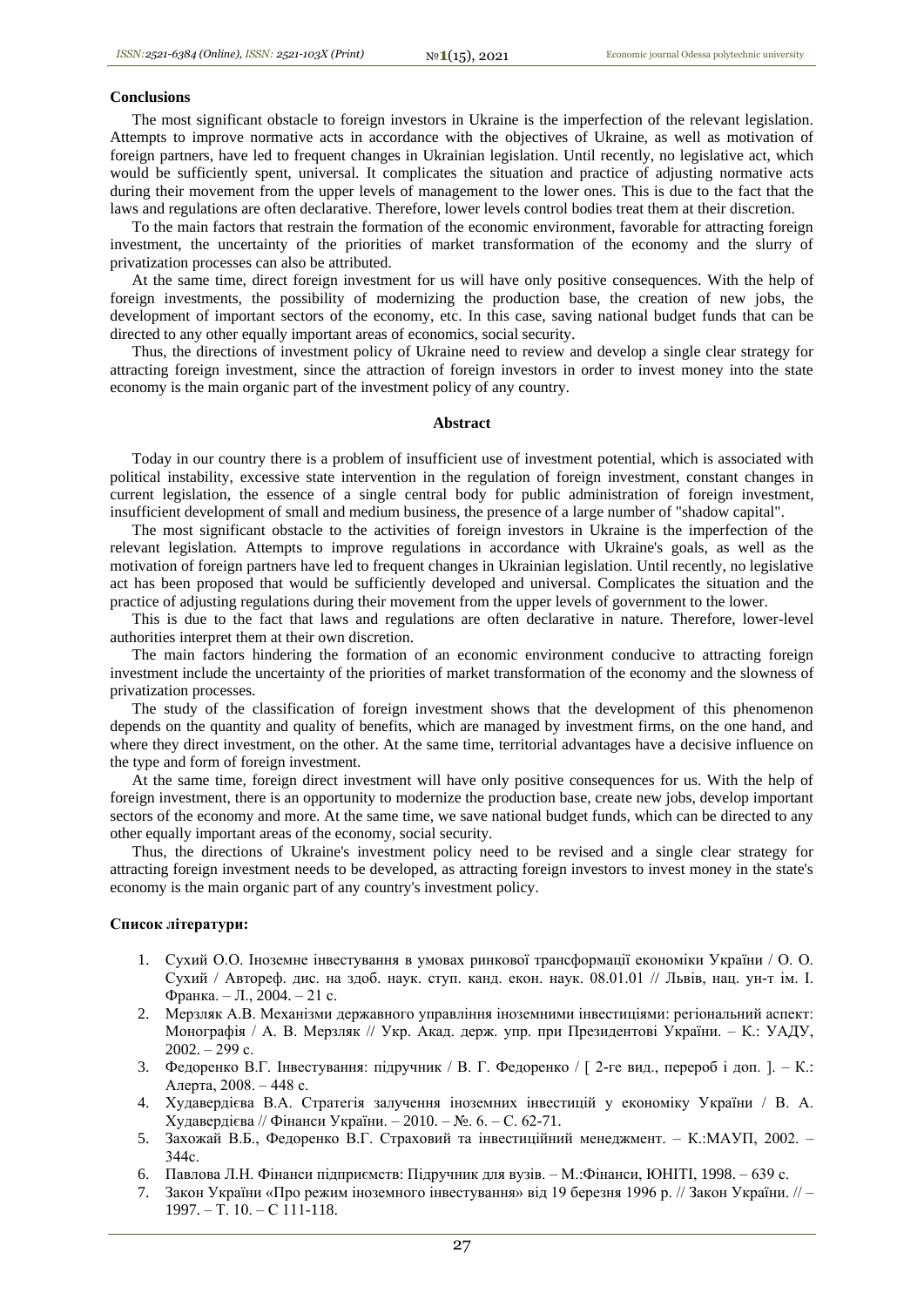- 8. Косак В.М. Правові засади іноземного інвестування в Україні. Львів: Центр Європи, 2005. 223с.
- 9. Дропа Я.Б. Підприємства з іноземними інвестиціями як форма залучення іноземного капіталу в Україну // Молодий вчений. – 2015. – № 8(2). – С. 48-53.
- 10. Пехник А.В. Іноземні інвестиції в економіку України: Навч. Посібник. К.:Знання, 2007. 335 с.
- 11. Пересада А.А. Інвестування: Навч. посібник. К.: КНЕУ, 2004. 250 с.
- 12. Реверчук С.К., Реверчук Н.Й., Скоморович І.Г. та ін. Інвестологія: наука про інвестування: Навч.посібник –Атіка, 2001. – 264 с.
- 13. Рут Френклін Р.,Філіпенко А. Міжнародна торгівля та інвестиції / Пер.з англ. К.:Основи 1998, – 665 с.
- 14. Aussenwirtschaftslexikon / Herausg.von Butt D.-Koln:Deutscher Wiert John von Freuend, 1989.
- 15. Лендєл О. М. Іноземні інвестиції як фактор розвитку економіки держави [Електронний ресурс] / О.М. Лендєл // Електронний журнал «Ефективна економіка». – 2016. – №9. [Електроний ресурс] – Режим доступу: http://www.economy.nayka.com.ua/?op=1&z=5156.
- 16. Державна служба статистики України. [Електроний ресурс] Режим доступу: http://www.ukrstat.gov.ua/.
- 17. Dobrianskа N.A. The current state of investments attraction into the regional economy / N. A. Dobrianskа, L. A. Torishnya // Економічний журнал Одеського політехнічного університету. – 2019. – № 1 (7). – С. 5-12. – Режим доступу до журн.: https://economics.opu.ua/ejopu/2019/No1/5.pdf. DOI: 10.5281/zenodo.3405936.
- 18. Добрянська Н.А. Управління інвестиційним процесом Одеської області / Н. А. Добрянська, А. А. Капелюшна // Економіка: реалії часу. Науковий журнал. – 2019. – № 4 (44). – С. 32-39 – Режим доступу до журн.: https://economics.opu.ua/files/archive/2019/Nо4/32.pdf. DOI: 10.5281/zenodo.3757391.
- 19. Lebedeva V., Dobrianska N., Gromova L. (2018). Public-private partnership as the leadership composition of the development of industrial production. 2nd International Conference on Social, economic, and academic leadership (ICSEAL 2018). Advances in Social Science, Education and Humanities Research, Atlantis Press, volume 217, pp. 78-86. [Електроний ресурс] – Режим доступу: https://www.atlantis-press.com/proceedings/icseal-18/25904296. DOI: https://doi.org/10.2991/icseal-18.2018.12.

### **References:**

- 1. Sukhy O.O. (2004). Foreign investment in terms of market transformation of the economy of Ukraine. Extended abstract of candidate's thesis. Lviv, nat. Univ. I. Franko [in Ukrainian].
- 2. Merzlyak A.V. (2002). Mechanisms of state management of foreign investments: regional aspect. Odessa Regional Institute for Public Administration of the National Academy for Public Administration under the President of Ukraine. К.: UADU [in Ukrainian].
- 3. Fedorenko V.G. (2008). Investing. (2nd ed.). К.: Alerta [in Ukrainian].
- 4. Khudaverdieva V.A. (2010). Strategy for attracting foreign investment in the economy of Ukraine. Finance of Ukraine, 6, 62-71 [in Ukrainian].
- 5. Zakhodzhay V.B., Fedorenko V.G. (2002). Insurance and investment management. К.: MAUP [in Ukrainian].
- 6. Pavlova L.N. (1998). Enterprise Finance: A Textbook for Universities. Moscow: Finance, UNITI.
- 7. Law of Ukraine "On the regime of foreign investment" of March 19, 1996. Law of Ukraine, 10, 111- 118 [in Ukrainian].
- 8. Kosak V.M. (2005). Legal bases of foreign investment in Ukraine. Lviv: Center of Europe [in Ukrainian].
- 9. Dropa Ya.B. (2015). Enterprises with foreign investment as a form of attracting foreign capital to Ukraine. Young Scientist, № 8 (2), 48-53 [in Ukrainian].
- 10. Pehnik A.V. (2007). Foreign investment in the economy of Ukraine. Кyiv [in Ukrainian].
- 11. Peresada A.A. (2004). Investing. Кyiv.
- 12. Reverchuk S.K., Reverchuk N.Y., Skomorovich I.G. et al. (2001). Investigation: the science of investing. Attica.
- 13. Ruth Franklin R., Filipenko A. (1998). International Trade and Investment.
- 14. Aussenwirtschaftslexikon (1989). Herausg.von Butt D.-Koln: Deutscher Wiert John von Freuend.
- 15. Lendel O.M. (2016). Foreign investment as a factor in the development of the state economy. Electronic journal "Effective Economics", 9. Retrieved from http://www.economy.nayka.com.ua/?op=1&z=5156 [in Ukrainian].
- 16. State Statistics Service of Ukraine. Retrieved from http://www.ukrstat.gov.ua/.
- 17. Dobrianskа N.A., Torishnya L.A. (2019). The current state of investments attraction into the regional economy / N. A. Dobrianskа, // Economic journal Odessa polytechnic university, 1 (7), 5-12. Retrieved from https://economics.opu.ua/ejopu/2019/No1/5.pdf. DOI: 10.5281/zenodo.3405936.